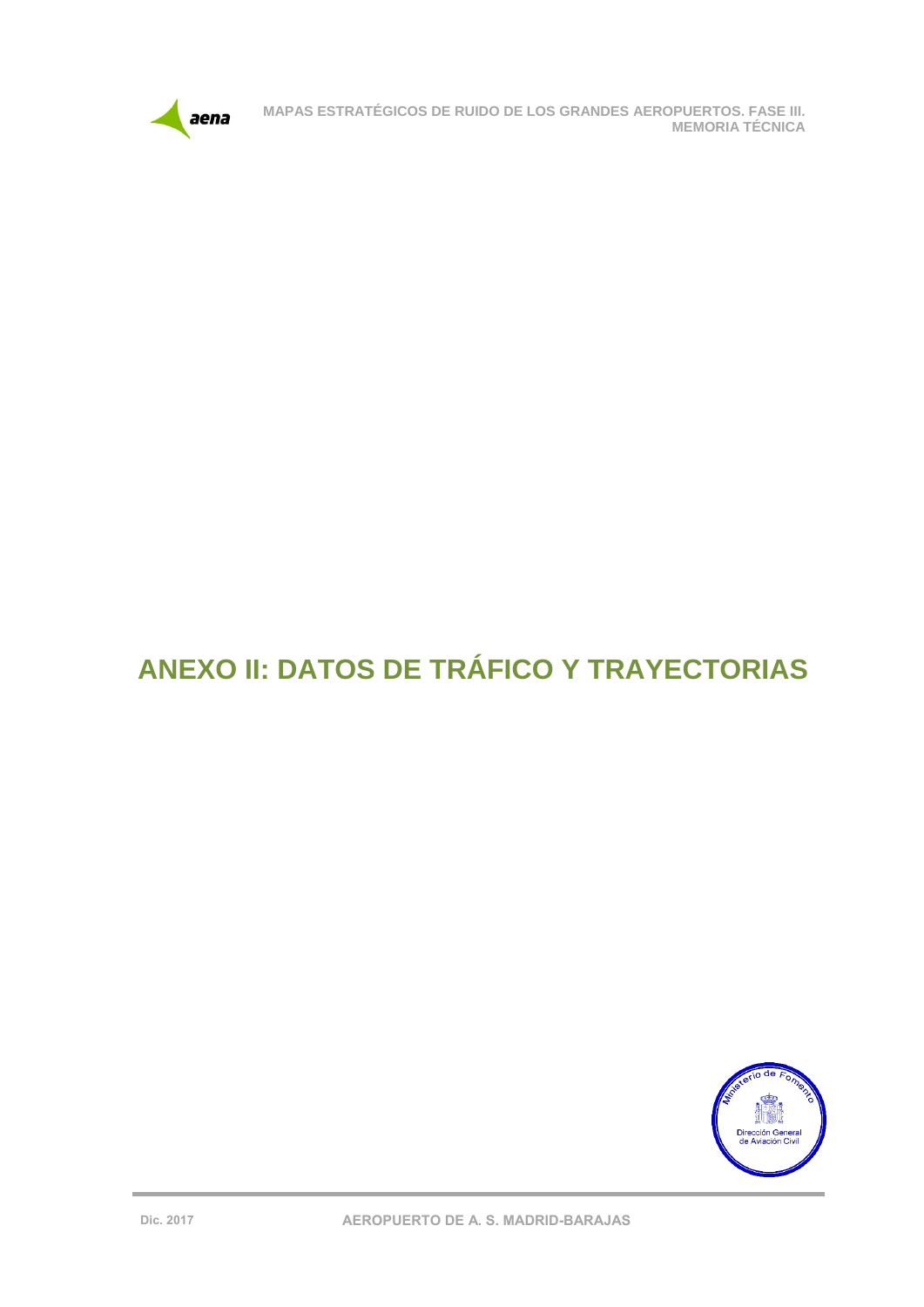

## **1. COMPOSICIÓN DE LA FLOTA. AEROPUERTO DE A. S. MADRID-BARAJAS**

| <b>INDICATIVO</b><br><b>OACI</b> | <b>TIPO DE AERONAVES</b>             | <b>CÓDIGO INM</b>       | $\frac{0}{0}$ |
|----------------------------------|--------------------------------------|-------------------------|---------------|
| A306                             | AIRBUS A-300B/C/F 4-600              | A300-622R               | 0,4055%       |
| A310                             | AIRBUS A-310                         | A310-304                | 0,1435%       |
| A318                             | AIRBUS A-318                         | A319-131                | 0,2248%       |
| A319                             | AIRBUS A-319                         | A319-131                | 10,6947%      |
| A320                             | AIRBUS A-320                         | A320-211                | 19,5994%      |
| A321                             | AIRBUS A-321                         | A321                    | 9,2040%       |
| A332                             | AIRBUS A-330-200                     | A330-301                | 4,0058%       |
| A333                             | AIRBUS A-330-300                     | A330-301                | 2,3477%       |
| A343                             | AIRBUS A-340-300                     | A340-211                | 0,6513%       |
| A345                             | AIRBUS A-340-500                     | A340-642                | 0,0032%       |
| A346                             | AIRBUS A-340-600                     | A340-642                | 2,2334%       |
| A359                             | AIRBUS A-350-900                     | A340-211                | 0,1172%       |
| A388                             | AIRBUS A-380-800                     | A380-841                | 0,1929%       |
| <b>AN12</b>                      | <b>ANTONOV An-12</b>                 | C <sub>130</sub>        | 0,0011%       |
| AN26                             | <b>ANTONOV An-26</b>                 | AN26                    | 0,0013%       |
| <b>ASTR</b>                      | IAI 1125 Gulfstream G100             | IA1125                  | 0,0035%       |
| AT43                             | AEROSPATIALE ATR-42-200/300/320      | ATR42                   | 0,5006%       |
| AT45                             | AEROSPATIALE ATR-42-500              | ATR42                   | 0,0021%       |
| AT72                             | <b>AEROSPATIALE ATR-72</b>           | ATR72                   | 0,5713%       |
| AT75                             | AEROSPATIALE ATR-72-500              | ATR72                   | 0,8857%       |
| AT76                             | AEROSPATIALE ATR-72-600              | ATR72                   | 1,3836%       |
| B190                             | <b>BEECH 1900</b>                    | <b>BEC190</b>           | 0,0048%       |
| <b>B350</b>                      | BEECH 300 (B300) Super King Air 350  | <b>BEC300</b>           | 0,0601%       |
| B462                             | <b>BRITISH AEROSPACE BAe-146-200</b> | <b>BAE146</b>           | 0,0021%       |
| B463                             | BRITISH AEROSPACE BAe-146-300        | <b>BAE300</b>           | 0,0311%       |
| B712                             | <b>BOEING 717-200</b>                | 717200                  | 0,0085%       |
| B733                             | <b>BOEING 737-300</b>                | 737300                  | 0,2325%       |
| B734                             | <b>BOEING 737-400</b>                | 737400                  | 0,6454%       |
| B735                             | <b>BOEING 737-500</b>                | 737500                  | 0,0205%       |
| B736                             | <b>BOEING 737-600</b>                | 737700                  | 0,0133%       |
| <b>B737</b>                      | <b>BOEING 737-700</b>                | 737700<br>$\log$ de $F$ | 0,4493%       |

#### **Tabla AII. 1. Composición de la flota**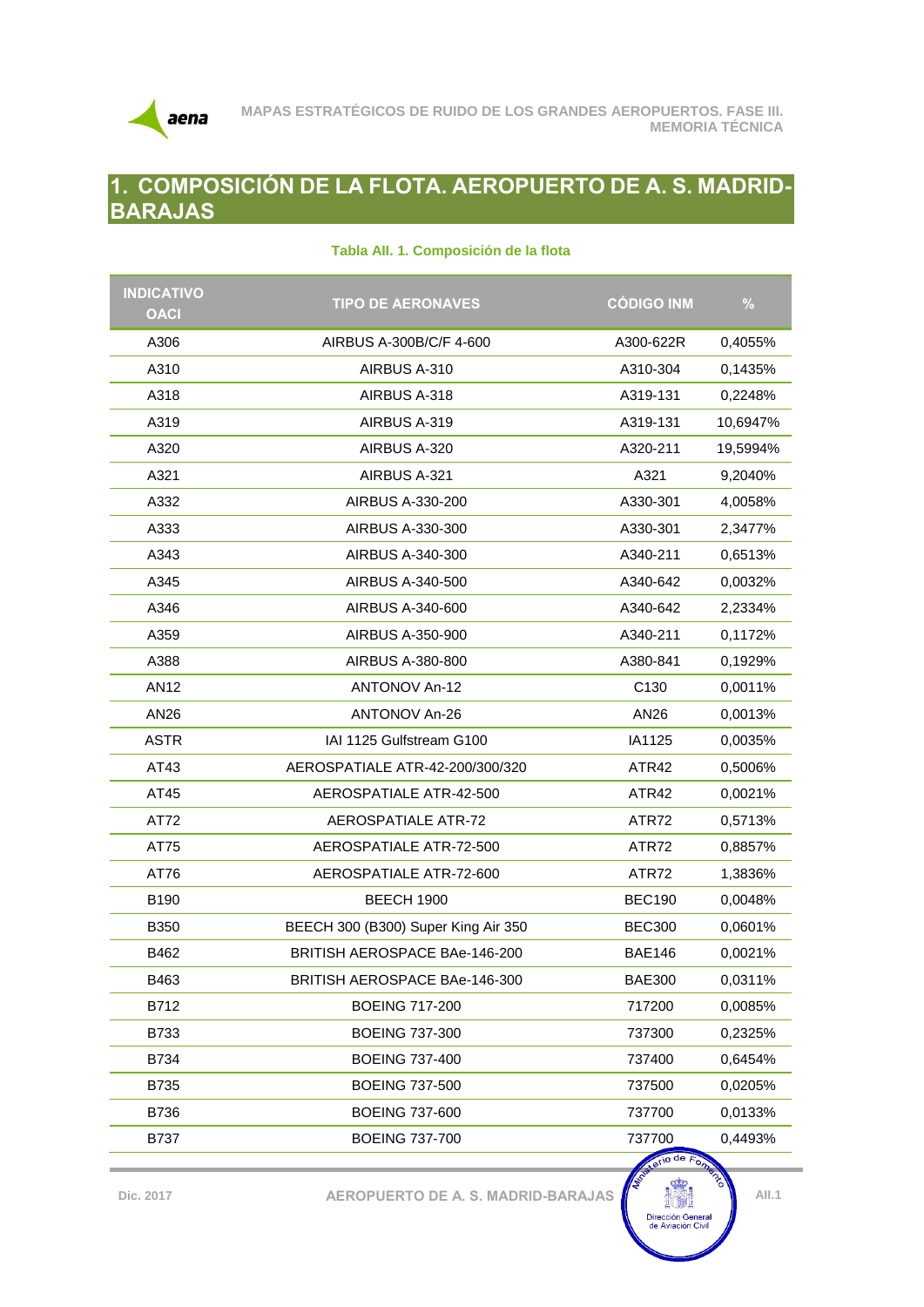

| <b>INDICATIVO</b> | <b>TIPO DE AERONAVES</b>                | <b>CÓDIGO INM</b> | $\frac{0}{0}$ |
|-------------------|-----------------------------------------|-------------------|---------------|
| <b>OACI</b>       |                                         |                   |               |
| <b>B738</b>       | <b>BOEING 737-800</b>                   | 737800            | 18,7497%      |
| <b>B739</b>       | <b>BOEING 737-900</b>                   | 737900            | 0,4068%       |
| B743              | <b>BOEING 747-300</b>                   | 7473G2            | 0,0003%       |
| B744              | BOEING 747-400 (international winglets) | 747400            | 0,2065%       |
| B748              | <b>BOEING 747-8</b>                     | 7478              | 0,0016%       |
| B752              | <b>BOEING 757-200</b>                   | 757RR             | 0,5237%       |
| <b>B753</b>       | <b>BOEING 757-300</b>                   | 757300            | 0,0016%       |
| B762              | <b>BOEING 767-200</b>                   | 767CF6            | 0,0021%       |
| B763              | <b>BOEING 767-300</b>                   | 767300            | 1,3430%       |
| B764              | <b>BOEING 767-400</b>                   | 767400            | 0,0981%       |
| B772              | <b>BOEING 777-200</b>                   | 777200            | 0,6242%       |
| <b>B77L</b>       | <b>BOEING 777-200LR</b>                 | 7772LR            | 0,0627%       |
| B77W              | <b>BOEING 777-300ER</b>                 | 7773ER            | 0,4164%       |
| <b>B788</b>       | <b>BOEING 787-8 Dreamliner</b>          | 7878R             | 1,6781%       |
| <b>B789</b>       | BOEING 787-9 Dreamliner                 | 7878R             | 0,3114%       |
| BCS <sub>1</sub>  | BOMBARDIER BD-500-1A10 CS100            | <b>CRJ900</b>     | 0,0194%       |
| <b>BE20</b>       | BEECH 200 Super King Air                | <b>BEC200</b>     | 0,0162%       |
| <b>BE30</b>       | BEECH 300 Super King Air                | <b>BEC300</b>     | 0,0013%       |
| <b>BE40</b>       | <b>BEECH 400 Beechjet</b>               | <b>BEC400</b>     | 0,0202%       |
| BE9L              | BEECH 90 (A/B/C/D/E 90) King Air        | BEC <sub>90</sub> | 0,0011%       |
| C208              | CESSNA 208                              | <b>CNA208</b>     | 0,0011%       |
| C <sub>25A</sub>  | CESSNA 525A Citation CJ2                | <b>CNA525C</b>    | 0,0593%       |
| C25B              | CESSNA 525B Citation CJ3                | <b>CNA525C</b>    | 0,1345%       |
| C25C              | CESSNA 525C Citation CJ4                | <b>CNA525C</b>    | 0,0207%       |
| C25M              | CESSNA 525 Citation M2                  | <b>CNA525C</b>    | 0,0005%       |
| C500              | CESSNA 500 Citation                     | <b>CNA500</b>     | 0,0035%       |
| C501              | CESSNA 501 Citation 1SP                 | <b>CNA501</b>     | 0.0053%       |
| C510              | <b>CESSNA 510 Citation Mustang</b>      | <b>CNA510</b>     | 0,0577%       |
| C525              | CESSNA 525 Citation CJ1                 | <b>CNA525C</b>    | 0,1499%       |
| C550              | CESSNA 550/552 Citation 2/Bravo         | CNA55B            | 0,1010%       |
| C551              | CESSNA 551 Citation 2SP                 | <b>CNA551</b>     | 0,0136%       |
| C55B              | CESSNA 550 Citation Bravo               | CNA55B            | 0,0048%       |
| C560              | CESSNA 560 Citation 5                   | <b>CNA560</b>     | 0,0425%       |
| C56X              | <b>CESSNA 560XL Citation Excel</b>      | CNA560XL          | 0,3154%       |
| C650              | CESSNA 650 Citation 3/6/7               | CIT <sub>3</sub>  | 0,0351%       |
|                   |                                         | <b>So de F</b>    |               |

**Dic.** 2017 **AEROPUERTO DE A. S. MADRID-BARAJAS**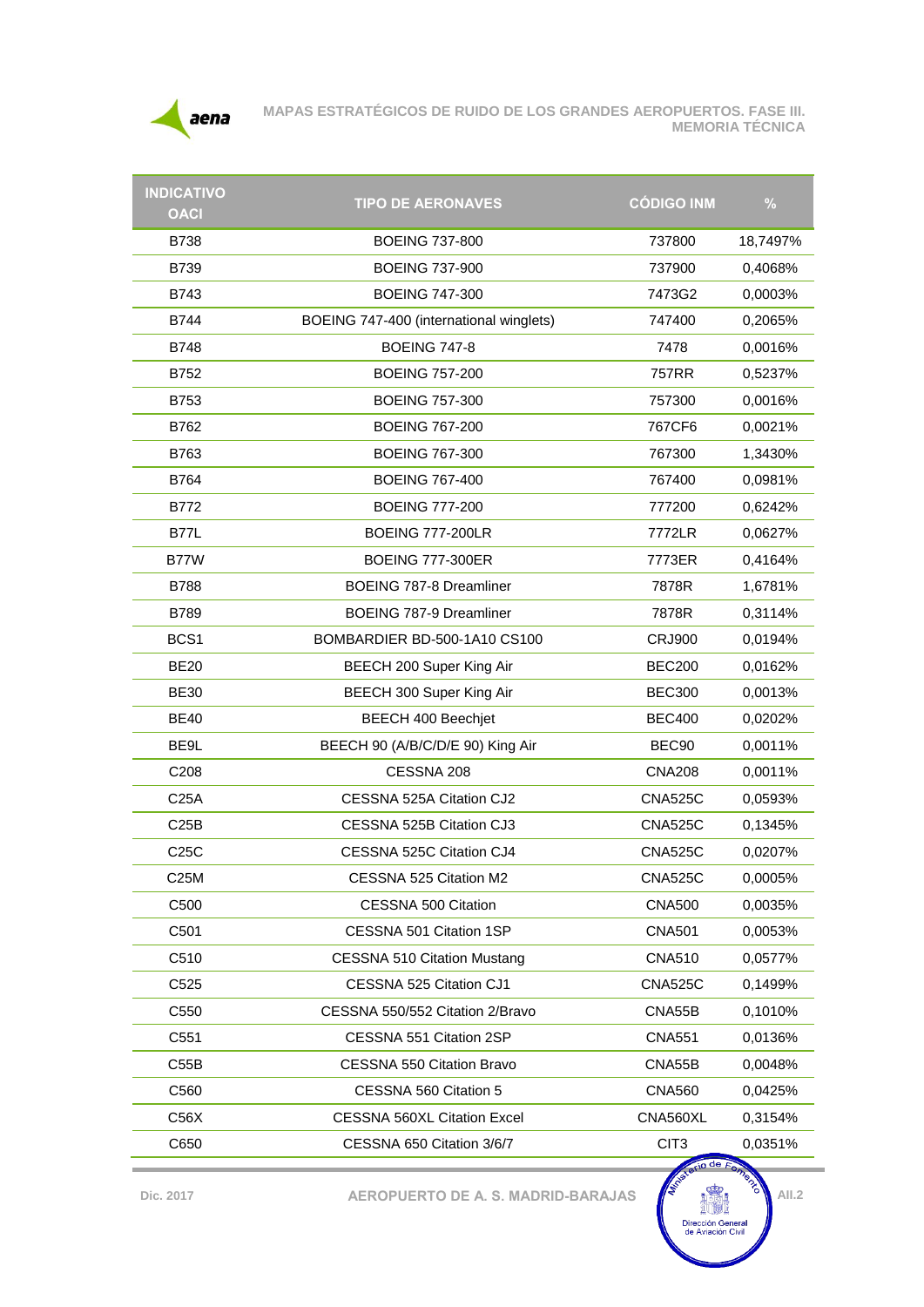

**MAPAS ESTRATÉGICOS DE RUIDO DE LOS GRANDES AEROPUERTOS. FASE III. MEMORIA TÉCNICA**

| <b>INDICATIVO</b><br><b>OACI</b> | <b>TIPO DE AERONAVES</b>                           | <b>CÓDIGO INM</b> | $\frac{9}{6}$ |
|----------------------------------|----------------------------------------------------|-------------------|---------------|
| C680                             | <b>CESSNA 680 Citation Sovereign</b>               | <b>CNA680</b>     | 0,0513%       |
| C750                             | CESSNA 750 Citation 10                             | <b>CNA750</b>     | 0,0149%       |
| <b>CL30</b>                      | BOMBARDIER BD-100 Challenger 300                   | <b>BD100</b>      | 0,0441%       |
| CL <sub>35</sub>                 | BOMBARDIER BD-100 Challenger 350                   | <b>BD100</b>      | 0,0133%       |
| CL60                             | CANADAIR CL-600 Challenger 600/601/604             | CL601             | 0,1198%       |
| CRJ1                             | CANADAIR CL-600 Regional Jet CRJ-100               | <b>CLREGJ</b>     | 0,0003%       |
| CRJ2                             | CANADAIR CL-600 Regional Jet CRJ-200/440           | <b>CLREGJ</b>     | 1,8415%       |
| CRJ7                             | CANADAIR CL-600 Regional Jet CRJ-700/701           | <b>CRJ701</b>     | 0,0016%       |
| CRJ9                             | CANADAIR CL-600 Regional Jet CRJ-705/900           | <b>CRJ900</b>     | 2,3775%       |
| <b>CRJX</b>                      | CANADAIR CL-600 Regional Jet CRJ-1000 (CL600-2E25) | CRJ9-LR           | 7,6213%       |
| D328                             | <b>FAIRCHILD DORNIER 328</b>                       | DO328             | 0,0016%       |
| <b>DC10</b>                      | MCDONNELL DOUGLAS DC-10                            | DC1030            | 0,0008%       |
| DH8D                             | DE HAVILLAND CANADA DHC-8-400 Dash 8               | <b>DHC830</b>     | 0,0011%       |
| DHC7                             | DE HAVILLAND CANADA DHC-7 Dash 7                   | DHC7              | 0,0005%       |
| E120                             | <b>EMBRAER EMB-120 Brasilia</b>                    | <b>EMB120</b>     | 0,2554%       |
| E135                             | EMBRAER ERJ-135/140                                | <b>EMB135</b>     | 0,0080%       |
| E145                             | <b>EMBRAER EMB-145</b>                             | <b>EMB145</b>     | 0,5370%       |
| E170                             | EMBRAER ERJ-170/175                                | <b>EMB170</b>     | 0,0765%       |
| E190                             | EMBRAER ERJ-190/195                                | <b>EMB195</b>     | 5,1487%       |
| E35L                             | EMBRAER EMB-135BJ Legacy 600                       | EMB14L            | 0,0462%       |
| E50P                             | EMBRAER EMB-500 Phenom 100                         | <b>CNA510</b>     | 0,0117%       |
| E545                             | EMBRAER EMB-545 Legacy 450                         | EMB14L            | 0,0005%       |
| E550                             | EMBRAER EMB-550 Legacy 500                         | EMB14L            | 0,0016%       |
| E55P                             | EMBRAER EMB-505 Phenom 300                         | CNA55B            | 0,0489%       |
| EA50                             | <b>ECLIPSE Eclipse 500</b>                         | ECLIPSE500        | 0,0021%       |
| F100                             | FOKKER 100                                         | F10065            | 0,1169%       |
| F <sub>2</sub> TH                | DASSAULT Falcon 2000                               | FAL20A            | 0,2639%       |
| F900                             | DASSAULT-BREGUET Mystère 900                       | <b>FAL900</b>     | 0,0893%       |
| <b>FA10</b>                      | DASSAULT-BREGUET Falcon 10/100                     | <b>FAL10</b>      | 0,0011%       |
| <b>FA20</b>                      | DASSAULT-BREGUET Falcon 20/200                     | <b>FAL200</b>     | 0,0159%       |
| <b>FA50</b>                      | DASSAULT-BREGUET Falcon 50                         | <b>FAL50</b>      | 0,0066%       |
| FA7X                             | DASSAULT Falcon 7X                                 | F10062            | 0,0731%       |
| G150                             | IAI Gulfstream G150                                | G150              | 0,0393%       |
| G280                             | Gulfstream G280                                    | GV                | 0,0122%       |
| <b>GALX</b>                      | IAI 1126 Gulfstream G200                           | G200              | 0,1350%       |

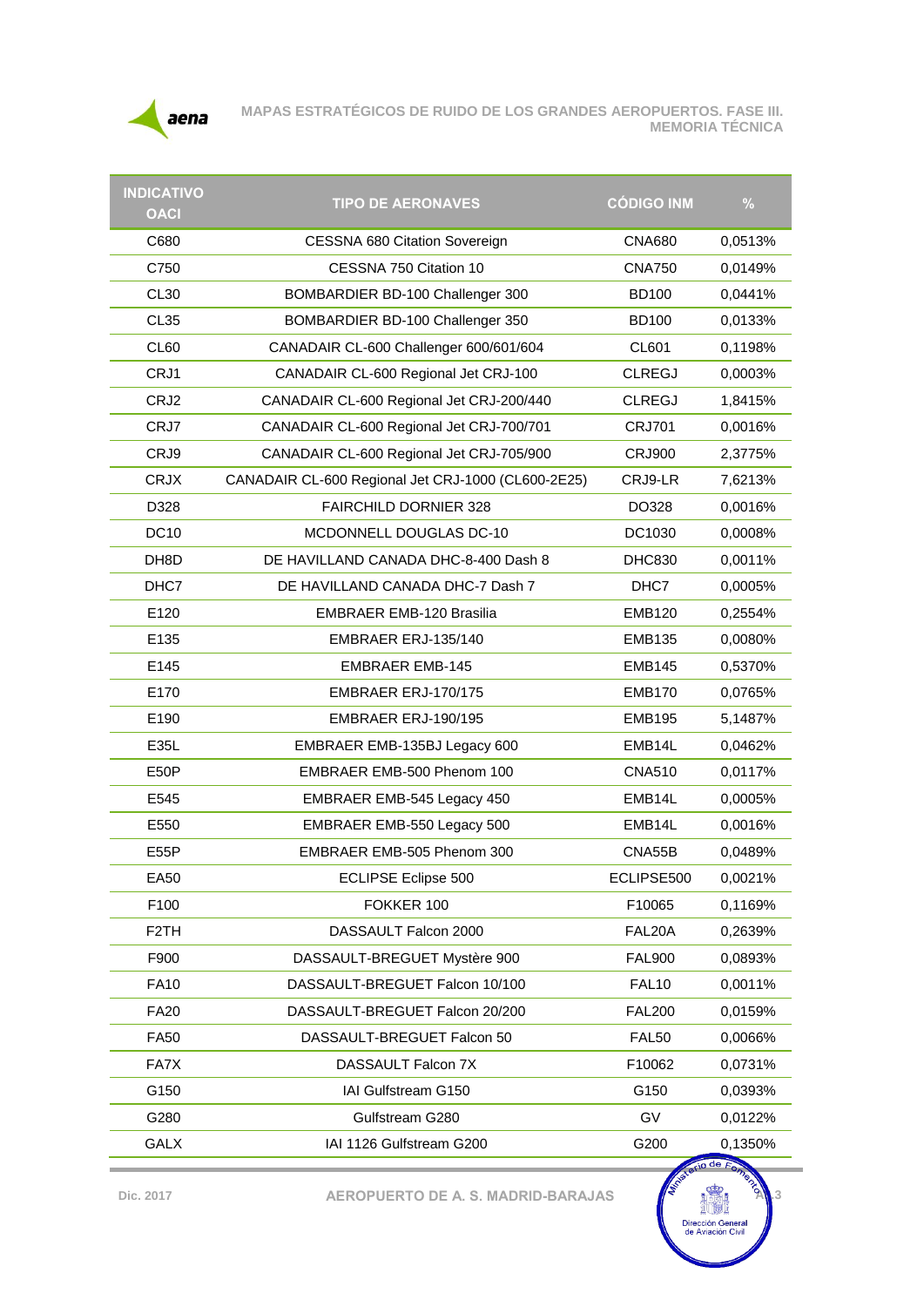

| <b>INDICATIVO</b><br><b>OACI</b> | <b>TIPO DE AERONAVES</b>                                       | <b>CÓDIGO INM</b> | $\frac{9}{6}$ |
|----------------------------------|----------------------------------------------------------------|-------------------|---------------|
| GL5T                             | BOMBARDIER BD-700 Global 5000                                  | GV                | 0,0268%       |
| <b>GLEX</b>                      | <b>BOMBARDIER BD-700 Global Express</b>                        | <b>BD700</b>      | 0,1759%       |
| GLF4                             | <b>GULFSTREAM AEROSPACE G-4 Gulfstream</b><br>G300/350/400/450 | GIV               | 0,0709%       |
| GLF <sub>5</sub>                 | GULFSTREAM AEROSPACE G-5SP Gulfstream<br>G500/550              | GV                | 0,2168%       |
| GLF <sub>6</sub>                 | GULFSTREAM AEROSPACE Gulfstream G650                           | GV                | 0,0744%       |
| <b>H25B</b>                      | BRITISH AEROSPACE BAe-125-700/800                              | IA1125            | 0,0877%       |
| <b>H25C</b>                      | BRITISH AEROSPACE BAe-125-1000                                 | LEAR35            | 0,0019%       |
| HA4T                             | RAYTHEON Hawker 4000                                           | HK4000            | 0,0016%       |
| <b>IL96</b>                      | <b>ILYUSHIN II-96</b>                                          | IL <sub>96</sub>  | 0,0298%       |
| J328                             | FAIRCHILD DORNIER 328JET                                       | D328J             | 0,0011%       |
| LJ31                             | LEARJET 31                                                     | LEAR31            | 0,0027%       |
| LJ35                             | LEARJET 35/36                                                  | LEAR35            | 0,0074%       |
| LJ40                             | LEARJET 40                                                     | LEAR35            | 0,0029%       |
| LJ45                             | LEARJET 45                                                     | LEAR45            | 0,0678%       |
| LJ55                             | LEARJET 55                                                     | LEAR55            | 0,0016%       |
| LJ60                             | LEARJET 60                                                     | LEAR60            | 0,0159%       |
| LJ75                             | LEARJET 75                                                     | CNA55B            | 0,0048%       |
| <b>MD11</b>                      | MCDONNELL DOUGLAS MD-11                                        | MD11GE            | 0,0093%       |
| MD82                             | MCDONNELL DOUGLAS MD-82                                        | MD82              | 0,0101%       |
| <b>MD87</b>                      | <b>MCDONNELL DOUGLAS MD-87</b>                                 | <b>MD82</b>       | 0,0011%       |
| P <sub>180</sub>                 | PIAGGIO P-180 Avanti                                           | P <sub>180</sub>  | 0,0696%       |
| <b>P46T</b>                      | PIPER PA-46-500TP Malibu Meridian                              | <b>PA42</b>       | 0,0005%       |
| PAY <sub>2</sub>                 | PIPER PA-31T/T2-620 Cheyenne                                   | PA31T             | 0,0005%       |
| PAY4                             | PIPER PA-42-1000 Cheyenne 400                                  | <b>PA42</b>       | 0,0005%       |
| <b>PC12</b>                      | PILATUS PC-12                                                  | <b>PC12</b>       | 0,0197%       |
| PRM1                             | RAYTHEON 390 Premier 1                                         | R390              | 0,0048%       |
| RJ1H                             | <b>BRITISH AEROSPACE RJ-100</b>                                | <b>BAE146</b>     | 0,0332%       |
| <b>SF34</b>                      | <b>SAAB 340</b>                                                | SF340             | 0,0032%       |
| SW <sub>3</sub>                  | FAIRCHILD SWEARINGEN SA-226TB/227TT Merlin<br>3/Fairchild 300  | <b>SA227</b>      | 0,0011%       |
| SW4                              | FAIRCHILD SA-226/227 Metro/Merlin/Expediter                    | <b>SA227</b>      | 0,0021%       |
| TBM7                             | SOCATA TBM-700                                                 | STBM7             | 0,0045%       |
| TBM8                             | SOCATA TBM-850                                                 | <b>CNA208</b>     | 0,0011%       |
|                                  |                                                                |                   |               |

*Fuente: PALESTRA 2016*

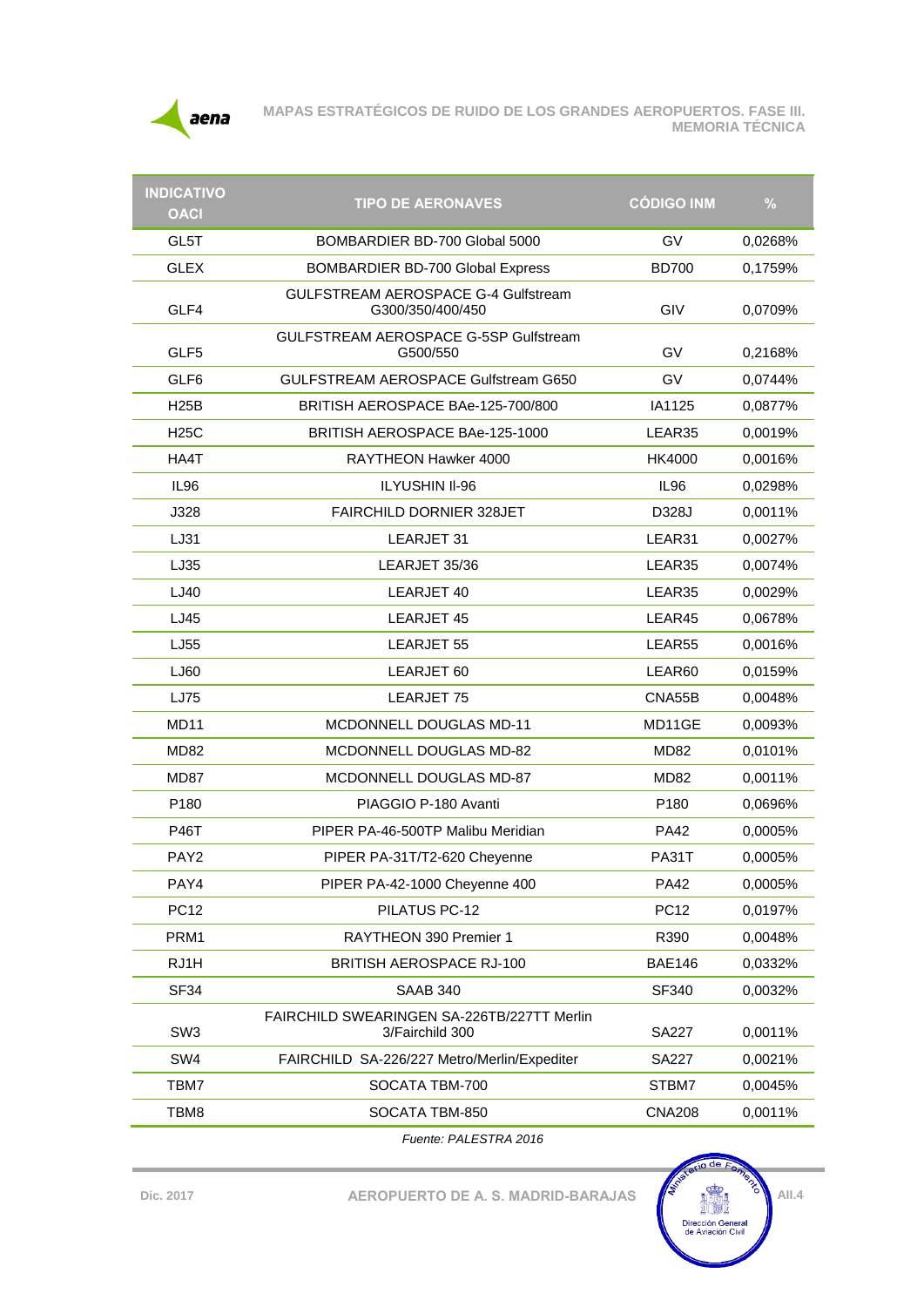

## **2. FICHERO DE TRÁFICO. AEROPUERTO DE A. S. MADRID-BARAJAS**

| <b>AERONAVE</b> | <b>ATERRIZAJES</b> |              | <b>DESPEGUES</b> |            |              |              |
|-----------------|--------------------|--------------|------------------|------------|--------------|--------------|
| <b>INM</b>      | DÍA                | <b>TARDE</b> | <b>NOCHE</b>     | <b>DÍA</b> | <b>TARDE</b> | <b>NOCHE</b> |
| 717200          | 0,024709           | 0.010982     | 0,008236         | 0,030200   | 0,002745     | 0,010982     |
| 737300          | 0,510659           | 0,192183     | 0,499677         | 0,450258   | 0,277293     | 0,472222     |
| 737400          | 1,290374           | 0,304748     | 1,746123         | 1,210755   | 1,249192     | 0,867570     |
| 737500          | 0,074128           | 0,010982     | 0,021964         | 0,065891   | 0,021964     | 0,016473     |
| 737700          | 1,150354           | 1,150354     | 0,093346         | 1,073481   | 1,238210     | 0,074128     |
| 737800          | 55,675506          | 26,636607    | 14,457676        | 68,243254  | 20,055469    | 8,652268     |
| 737900          | 1,551194           | 0,409076     | 0,151001         | 1,477066   | 0,142765     | 0,472222     |
| 7473G2          | 0,002745           | 0,000000     | 0,000000         | 0,000000   | 0,000000     | 0,000000     |
| 747400          | 0,927971           | 0,041182     | 0,098837         | 1,018572   | 0,041182     | 0,005491     |
| 7478            | 0,005491           | 0,000000     | 0,002745         | 0,002745   | 0,002745     | 0,002745     |
| 757300          | 0,005491           | 0,002745     | 0,000000         | 0,002745   | 0,000000     | 0,005491     |
| 757RR           | 1,136627           | 0,326712     | 1,246446         | 1,527685   | 0,239192     | 0,934672     |
| 767300          | 5,960428           | 0,211402     | 0,798933         | 3,884161   | 1,861152     | 1,159559     |
| 767400          | 0,499677           | 0,000000     | 0,005491         | 0,507913   | 0,000000     | 0,000000     |
| 767CF6          | 0,008236           | 0,000000     | 0,002745         | 0,005491   | 0,002745     | 0,002745     |
| 777200          | 3,184752           | 0,024709     | 0,021964         | 3,124352   | 0,063146     | 0,030200     |
| 7772LR          | 0,172965           | 0,046673     | 0,104328         | 0,211402   | 0,104328     | 0,008236     |
| 7773ER          | 1,048772           | 1,081718     | 0,035691         | 0,442022   | 1,510012     | 0,183947     |
| 7878R           | 8,066208           | 1,496284     | 0,768733         | 7,881403   | 0,376746     | 1,966003     |
| A300-622R       | 0,277293           | 0,203165     | 1,630813         | 0,793443   | 0,749515     | 0,535368     |
| A310-304        | 0,678133           | 0,032946     | 0,030200         | 0,636950   | 0,082364     | 0,021964     |
| A319-131        | 40,212986          | 14,056837    | 2,201872         | 39,160611  | 14,450056    | 2,737481     |
| A320-211        | 66,382863          | 28,566677    | 6,295376         | 73,415046  | 24,314545    | 3,526307     |
| A321            | 31,125461          | 13,452832    | 3,000805         | 36.105580  | 9,139464     | 2,270909     |
| A330-301        | 20,154539          | 4,516308     | 8,211719         | 25,261628  | 1,366679     | 6,133457     |
| A340-211        | 3,195734           | 0,236111     | 0,560077         | 2,721109   | 0,377082     | 0,849804     |
| A340-642        | 7,192289           | 0,601875     | 3,821944         | 8,467903   | 0,025716     | 2,998944     |
| A380-841        | 0,999353           | 0,000000     | 0,000000         | 0,991117   | 0,002745     | 0,000000     |
| AN26            | 0,002745           | 0,002745     | 0,002745         | 0,005491   | 0,000000     | 0,000000     |
| ATR42           | 0,719315           | 1,792796     | 0,082364         | 2,468183   | 0,000000     | 0,131783     |
| ATR72           | 8,423120           | 5,430551     | 0,834625         | 11,063410  | 2,131106     | 1,466326     |

#### **Tabla AII. 2. Fichero de tráfico.**

**Dic.** 2017 **AEROPUERTO DE A. S. MADRID-BARAJAS**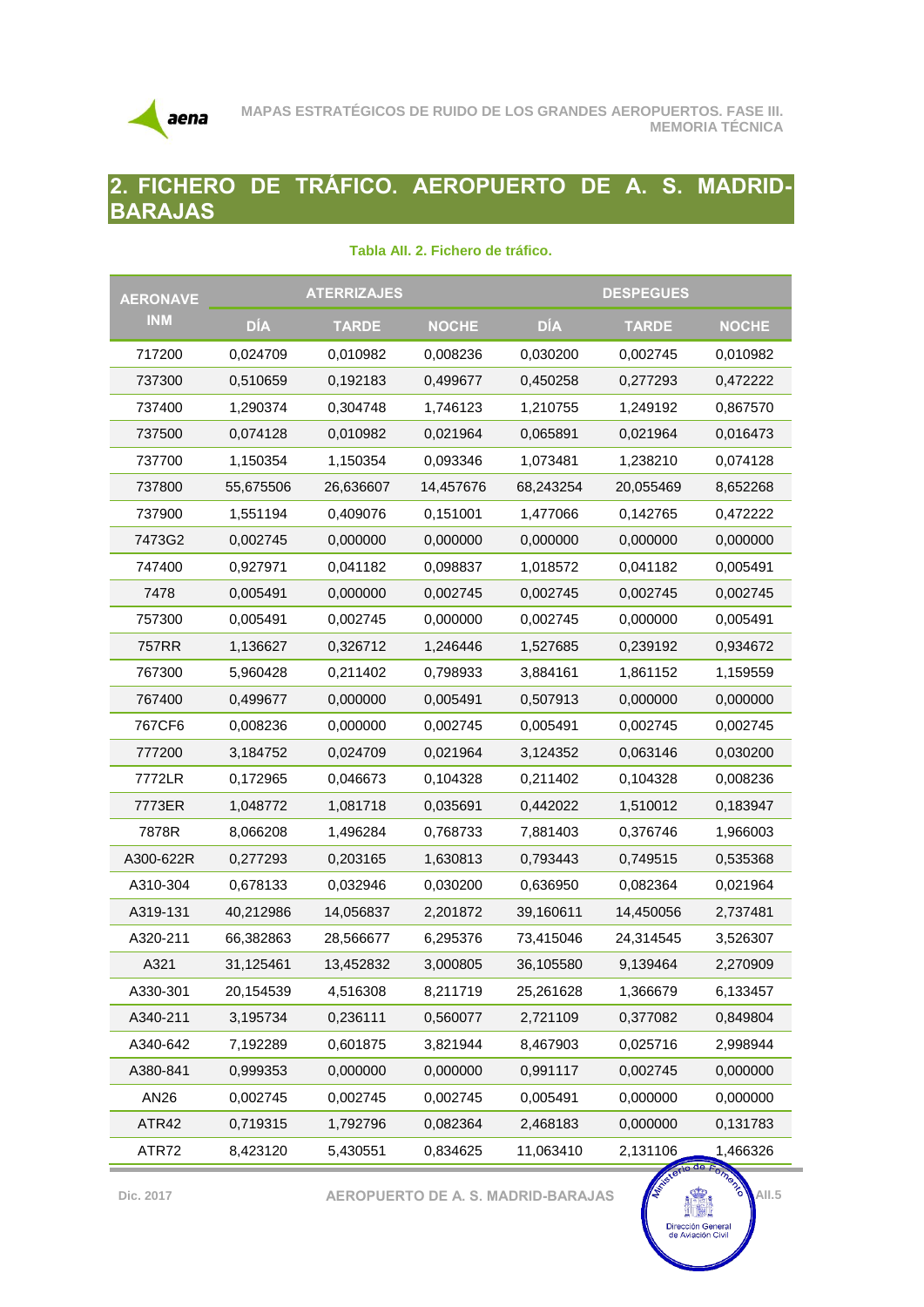

| <b>AERONAVE</b>   |            | <b>ATERRIZAJES</b> |              |            | <b>DESPEGUES</b> |              |
|-------------------|------------|--------------------|--------------|------------|------------------|--------------|
| <b>INM</b>        | <b>DÍA</b> | <b>TARDE</b>       | <b>NOCHE</b> | <b>DÍA</b> | <b>TARDE</b>     | <b>NOCHE</b> |
| <b>BAE146</b>     | 0,054910   | 0,123546           | 0,002745     | 0,049419   | 0,131783         | 0,002745     |
| <b>BAE300</b>     | 0,016473   | 0,002745           | 0,142765     | 0,000000   | 0,024709         | 0,134528     |
| <b>BD100</b>      | 0,211402   | 0,063146           | 0,021964     | 0,236111   | 0,043928         | 0,016473     |
| <b>BD700</b>      | 0,564710   | 0,214763           | 0,132025     | 0,713824   | 0,134528         | 0,057655     |
| <b>BEC190</b>     | 0,024709   | 0,000000           | 0,000000     | 0,010982   | 0,010982         | 0,002745     |
| <b>BEC200</b>     | 0,060400   | 0,013727           | 0,008236     | 0,065033   | 0,011598         | 0,008478     |
| <b>BEC300</b>     | 0,266311   | 0,032946           | 0,027455     | 0,272831   | 0,006723         | 0,027939     |
| <b>BEC400</b>     | 0,063146   | 0,041182           | 0,002745     | 0,087855   | 0,010982         | 0,002745     |
| BEC <sub>90</sub> | 0,005491   | 0,000000           | 0,000000     | 0,005491   | 0,000000         | 0,000000     |
| C130              | 0,002745   | 0,002745           | 0,000000     | 0,002745   | 0,002745         | 0,000000     |
| CIT <sub>3</sub>  | 0,134528   | 0,038437           | 0,008236     | 0,148256   | 0,021964         | 0,010982     |
| CL601             | 0,409076   | 0,151001           | 0,063146     | 0,554586   | 0,057655         | 0,002745     |
| <b>CLREGJ</b>     | 7,248056   | 2,072834           | 0,208656     | 7,020182   | 2,064598         | 0,414567     |
| <b>CNA208</b>     | 0,008236   | 0,002745           | 0,000000     | 0,010982   | 0,000000         | 0,000000     |
| <b>CNA500</b>     | 0,010982   | 0,005491           | 0,002745     | 0,010982   | 0,002745         | 0,002745     |
| <b>CNA501</b>     | 0,016473   | 0,005491           | 0,008236     | 0,005491   | 0,010982         | 0,008236     |
| <b>CNA510</b>     | 0,252584   | 0,074128           | 0,032946     | 0,282784   | 0,043928         | 0,030200     |
| <b>CNA525C</b>    | 1,109172   | 0,507913           | 0,271802     | 1,405684   | 0,302002         | 0,172965     |
| <b>CNA551</b>     | 0,019218   | 0,024709           | 0,024709     | 0,024709   | 0,013727         | 0,032946     |
| CNA55B            | 0,502422   | 0,208656           | 0,112565     | 0,614128   | 0,124163         | 0,085352     |
| <b>CNA560</b>     | 0,126292   | 0,057655           | 0,038437     | 0,172965   | 0,030200         | 0,013727     |
| CNA560XL          | 1,122900   | 0,420058           | 0,082364     | 1,396589   | 0,181818         | 0,055151     |
| <b>CNA680</b>     | 0,189438   | 0,065891           | 0,010982     | 0,219638   | 0,030200         | 0,013727     |
| <b>CNA750</b>     | 0,054910   | 0,016473           | 0,005491     | 0,060400   | 0,013727         | 0,002745     |
| <b>CRJ701</b>     | 0,005491   | 0,002745           | 0,000000     | 0,005491   | 0,002745         | 0,000000     |
| <b>CRJ900</b>     | 9,329127   | 2,910204           | 0,142765     | 8,829451   | 3,258880         | 0,293766     |
| CRJ9-LR           | 29,082827  | 9,559747           | 0,812661     | 28,038688  | 10,065531        | 1,183542     |
| D328J             | 0,005491   | 0,000000           | 0,000000     | 0,005491   | 0,000000         | 0,000000     |
| DC1030            | 0,002745   | 0,000000           | 0,000000     | 0,002745   | 0,000000         | 0,002745     |
| DHC7              | 0,000000   | 0,002745           | 0,000000     | 0,000000   | 0,002745         | 0,000000     |
| <b>DHC830</b>     | 0,002745   | 0,002745           | 0,000000     | 0,005491   | 0,000000         | 0,000000     |
| DO328             | 0,008236   | 0,000000           | 0,000000     | 0,008236   | 0,000000         | 0,000000     |
| ECLIPSE500        | 0,008236   | 0,002745           | 0,000000     | 0,005491   | 0,005491         | 0,000000     |
| <b>EMB120</b>     | 0,551841   | 0,521640           | 0,249838     | 0,573804   | 0,000000         | 0,741279     |

**Dic. 2017 AEROPUERTO DE A. S. MADRID-BARAJAS**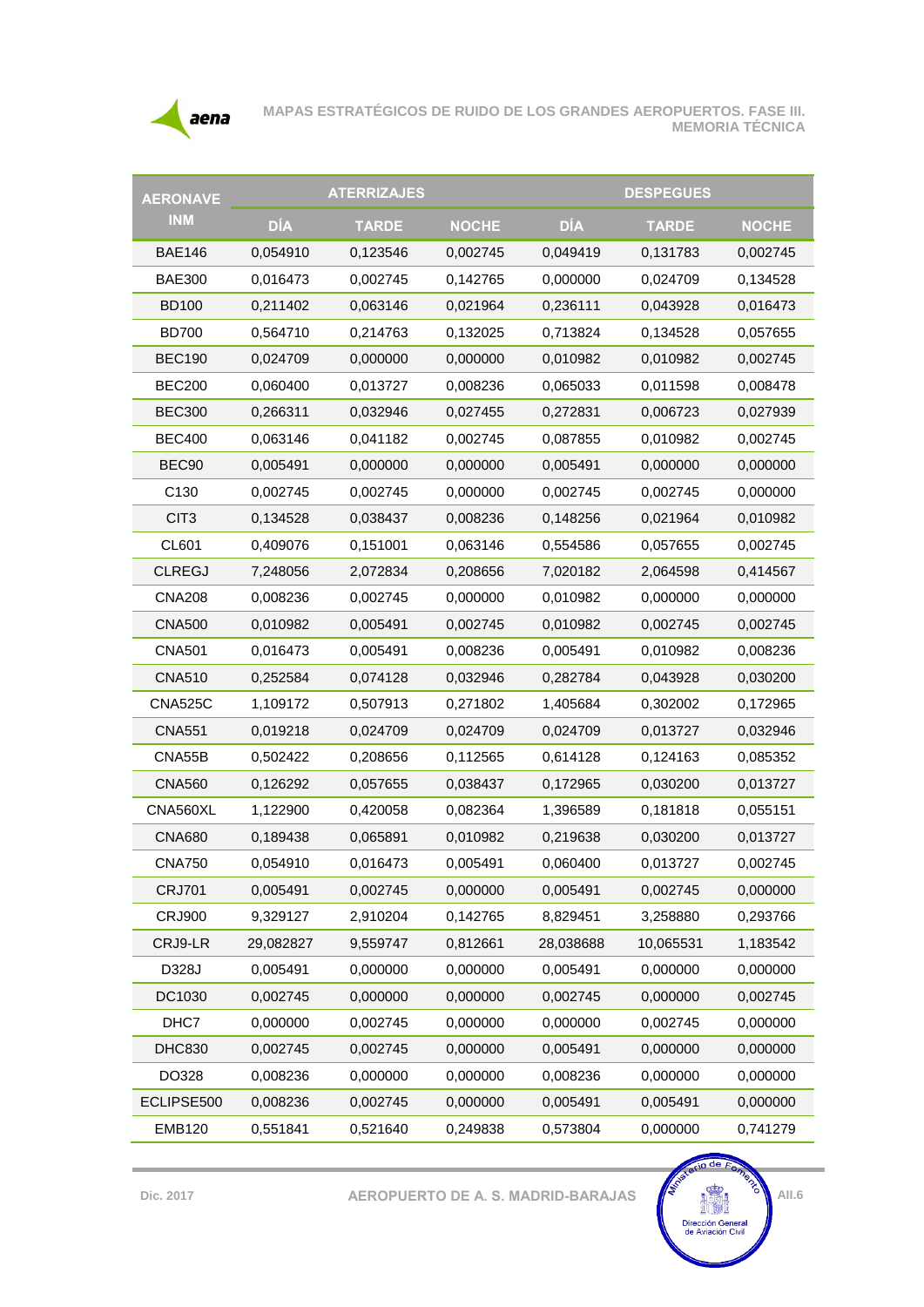

| <b>AERONAVE</b>   |            | <b>ATERRIZAJES</b> |              |            | <b>DESPEGUES</b> |              |
|-------------------|------------|--------------------|--------------|------------|------------------|--------------|
| <b>INM</b>        | <b>DÍA</b> | <b>TARDE</b>       | <b>NOCHE</b> | <b>DÍA</b> | <b>TARDE</b>     | <b>NOCHE</b> |
| <b>EMB135</b>     | 0,024709   | 0,016473           | 0,002745     | 0,027455   | 0,005491         | 0,005491     |
| <b>EMB145</b>     | 1,581394   | 1,139373           | 0,054910     | 2,130489   | 0,299257         | 0,343184     |
| EMB14L            | 0,172965   | 0,049419           | 0,027455     | 0,203165   | 0,035691         | 0,010982     |
| <b>EMB170</b>     | 0,178456   | 0,200420           | 0,016473     | 0,376130   | 0,013727         | 0,005491     |
| <b>EMB195</b>     | 17,546337  | 8,538430           | 0,521640     | 21,428440  | 4,159396         | 1,002099     |
| F10062            | 0,270944   | 0,077490           | 0,030442     | 0,315730   | 0,046673         | 0,013727     |
| F10065            | 0,453004   | 0,129037           | 0,021964     | 0,463985   | 0,126292         | 0,013727     |
| FAL <sub>10</sub> | 0,002745   | 0,002745           | 0,000000     | 0,002745   | 0,000000         | 0,002745     |
| <b>FAL200</b>     | 0,046673   | 0,030200           | 0,002745     | 0,063146   | 0,021964         | 0,000000     |
| FAL20A            | 0,826388   | 0,455749           | 0,079619     | 1,193424   | 0,135145         | 0,035933     |
| FAL50             | 0,030200   | 0,005491           | 0,000000     | 0,024709   | 0,008236         | 0,000000     |
| <b>FAL900</b>     | 0,354166   | 0,079619           | 0,027455     | 0,373385   | 0,057655         | 0,030200     |
| G150              | 0,131783   | 0,049419           | 0,021964     | 0,172965   | 0,019218         | 0,010982     |
| G200              | 0,422803   | 0,225129           | 0,043928     | 0,529877   | 0,148256         | 0,024709     |
| GIV               | 0,241602   | 0,074128           | 0,054910     | 0,326712   | 0,016473         | 0,019218     |
| GV                | 1,113805   | 0,448129           | 0,151243     | 1,364502   | 0,216893         | 0,118055     |
| <b>HK4000</b>     | 0,008236   | 0,000000           | 0,000000     | 0,008236   | 0,000000         | 0,000000     |
| IA1125            | 0,351421   | 0,107074           | 0,013727     | 0,389858   | 0,052164         | 0,027455     |
| IL96              | 0,151001   | 0,002745           | 0,000000     | 0,145510   | 0,008236         | 0,000000     |
| LEAR31            | 0,010982   | 0,002745           | 0,000000     | 0,010982   | 0,002745         | 0,000000     |
| LEAR35            | 0,052164   | 0,005491           | 0,002745     | 0,065891   | 0,000000         | 0,000000     |
| LEAR45            | 0,216893   | 0,090601           | 0,046673     | 0,227875   | 0,046673         | 0,071382     |
| LEAR55            | 0,008236   | 0,000000           | 0,000000     | 0,008236   | 0,000000         | 0,000000     |
| LEAR60            | 0,068637   | 0,002745           | 0,010982     | 0,071382   | 0,005491         | 0,005491     |
| MD11GE            | 0,008236   | 0,002745           | 0,038437     | 0,013727   | 0,000000         | 0,032946     |
| <b>MD82</b>       | 0,019218   | 0,032946           | 0,000000     | 0,010982   | 0,038437         | 0,002745     |
| MD87              | 0,000000   | 0,000000           | 0,005491     | 0,000000   | 0,000000         | 0,005491     |
| P180              | 0,236111   | 0,104328           | 0,016473     | 0,291020   | 0,057655         | 0,013727     |
| PA31T             | 0,002745   | 0,000000           | 0,000000     | 0,002745   | 0,000000         | 0,000000     |
| <b>PA42</b>       | 0,005491   | 0,000000           | 0,000000     | 0,005491   | 0,000000         | 0,000000     |
| <b>PC12</b>       | 0,063146   | 0,032946           | 0,005491     | 0,093346   | 0,005491         | 0,002745     |
| R390              | 0,016473   | 0,008236           | 0,000000     | 0,019218   | 0,000000         | 0,005491     |
| <b>SA227</b>      | 0,005491   | 0,002745           | 0,008236     | 0,002745   | 0,005491         | 0,008236     |
| SF340             | 0,008236   | 0,000000           | 0,008236     | 0,008236   | 0,000000         | 0,008236     |

erio de Fom **Dic.** 2017 **AEROPUERTO DE A. S. MADRID-BARAJAS** Dirección General<br>de Aviación Civil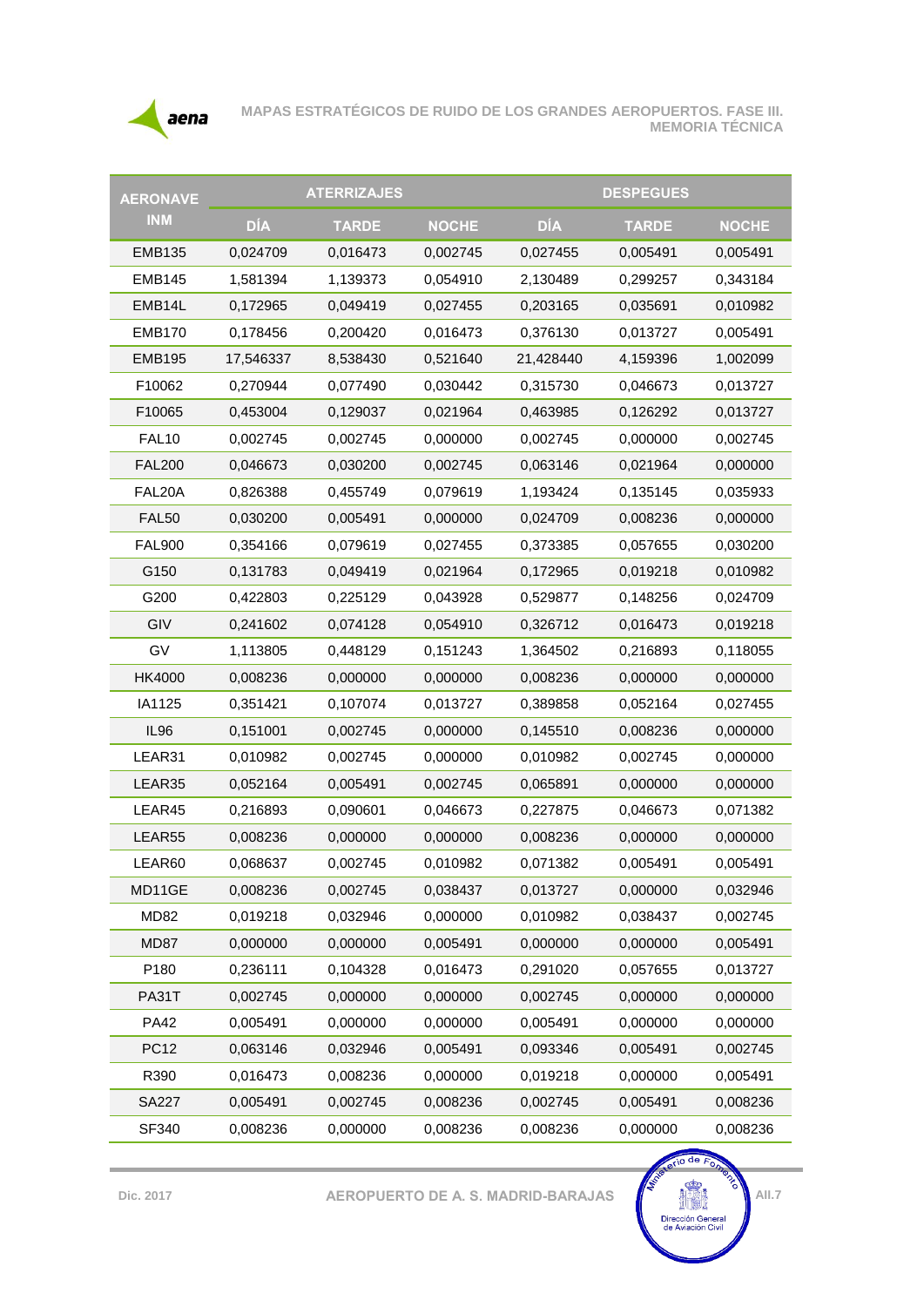

| <b>AERONAVE</b> | <b>ATERRIZAJES</b> |              |              | <b>DESPEGUES</b> |              |              |
|-----------------|--------------------|--------------|--------------|------------------|--------------|--------------|
| <b>INM</b>      | <b>DIA</b>         | <b>TARDE</b> | <b>NOCHE</b> | <b>DIA</b>       | <b>TARDE</b> | <b>NOCHE</b> |
| STBM7           | 0.005491           | 0.010982     | 0.008236     | 0,013727         | 0,005491     | 0,002745     |
| Total           | 336.767627         | 129.915640   | 50,372215    | 373.482491       | 101,977481   | 40,681266    |

*Fuente: Elaboración propia*

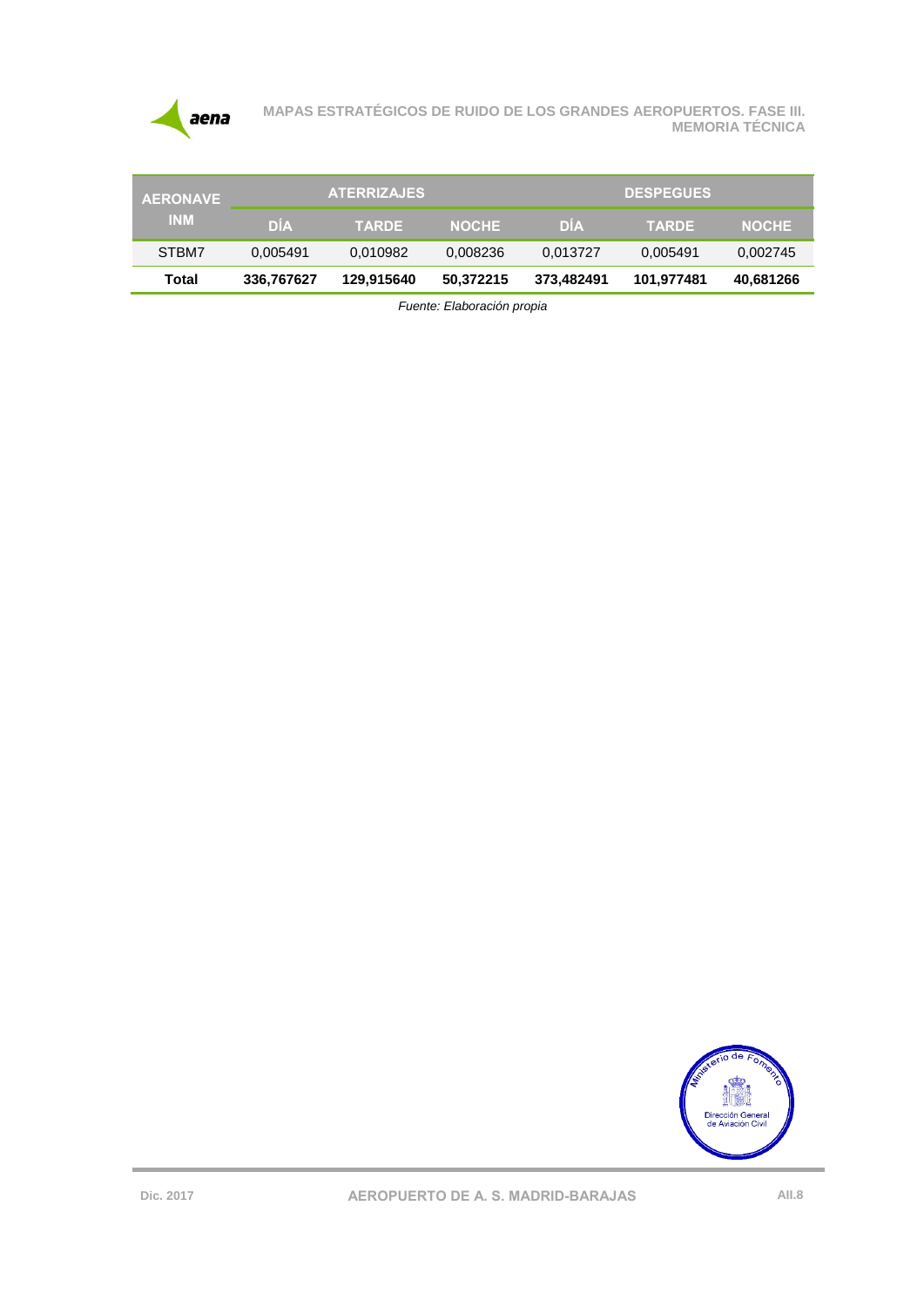

## **3. RÉGIMEN DE UTILIZACIÓN DE PISTAS Y TRAYECTORIAS**



#### **Tabla AII. 3. Características operativas de los corredores. Configuración Norte**

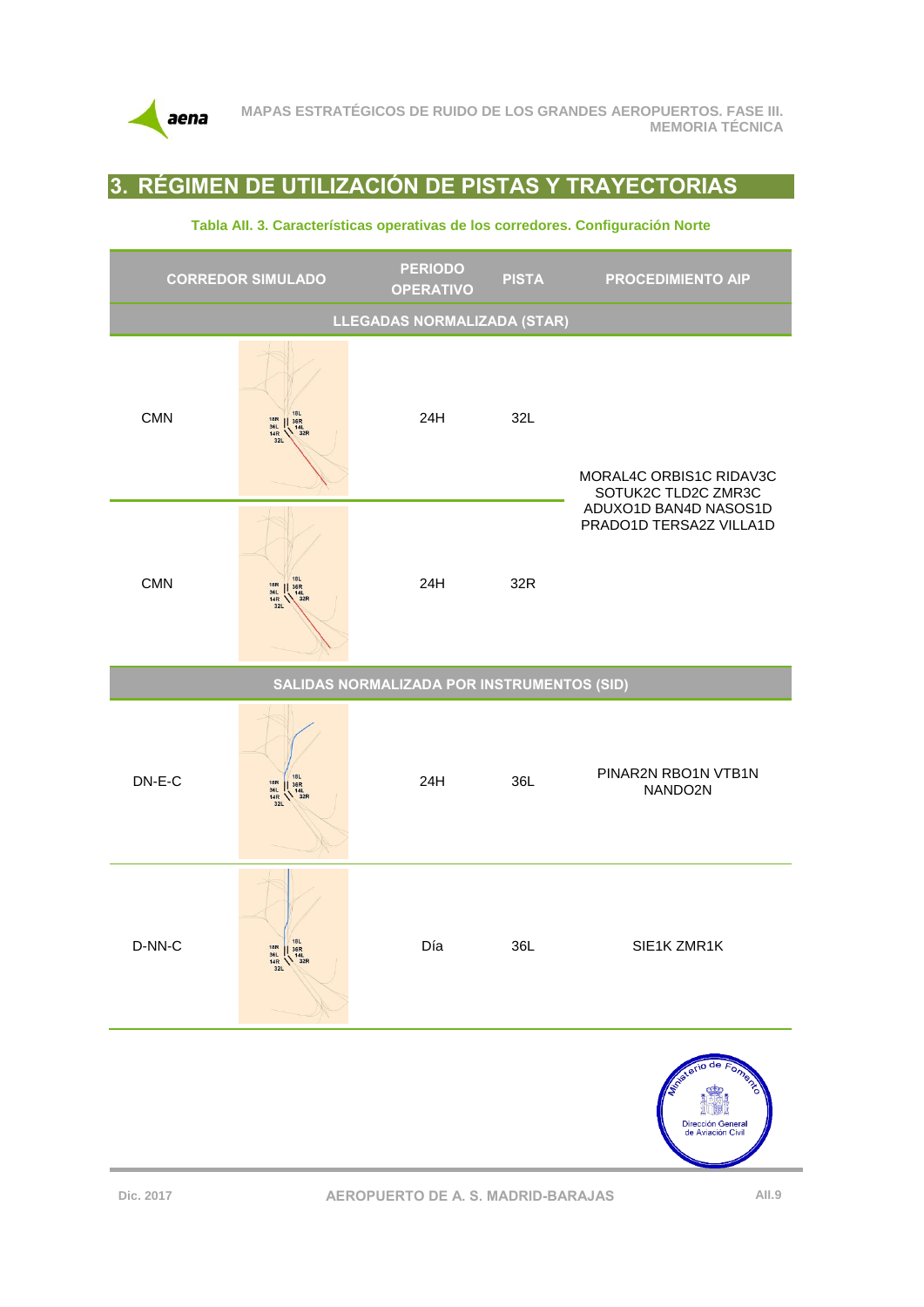

|          | <b>CORREDOR SIMULADO</b>                                                                                           | <b>PERIODO</b><br><b>OPERATIVO</b> | <b>PISTA</b> | <b>PROCEDIMIENTO AIP</b>   |
|----------|--------------------------------------------------------------------------------------------------------------------|------------------------------------|--------------|----------------------------|
| $D-NW-C$ | <b>18L</b><br>18R<br>18R<br>18L<br>14R<br>14R<br>32R<br>32R                                                        | Día                                | 36L          | <b>BARDI2K CCS1K VTB1K</b> |
| D-WN-C   | <b>18L</b><br>18R<br>36L<br>14R<br>32L<br>$\begin{array}{c}\n 36R \\  \hline\n 14L \\  \hline\n 32R\n \end{array}$ | Día                                | 36L          | SIE1T VTB1T ZMR1T          |
| D-WW-C   | 18L<br>  36R<br>  14L<br>  32R<br>18R<br>36L<br>14R<br>32L                                                         | Día                                | 36L          | <b>BARDI2T CCS1T</b>       |
| $N-N-C$  | <b>18L</b><br>$\begin{array}{c c}\n 18R & 36R \\  36L & 14L \\  14R & 32R \\  32L\n\end{array}$                    | Noche                              | 36L          | SIE1N ZMR1N                |
| $N-W-C$  | <b>18L</b><br>$\begin{array}{c} 18R \\ 36L \\ 14R \\ 32L \end{array}$<br>36R<br>$\frac{4L}{32R}$                   | Noche                              | 36L          | <b>BARDI2N CCS3N</b>       |
|          |                                                                                                                    |                                    |              | de<br>oment                |

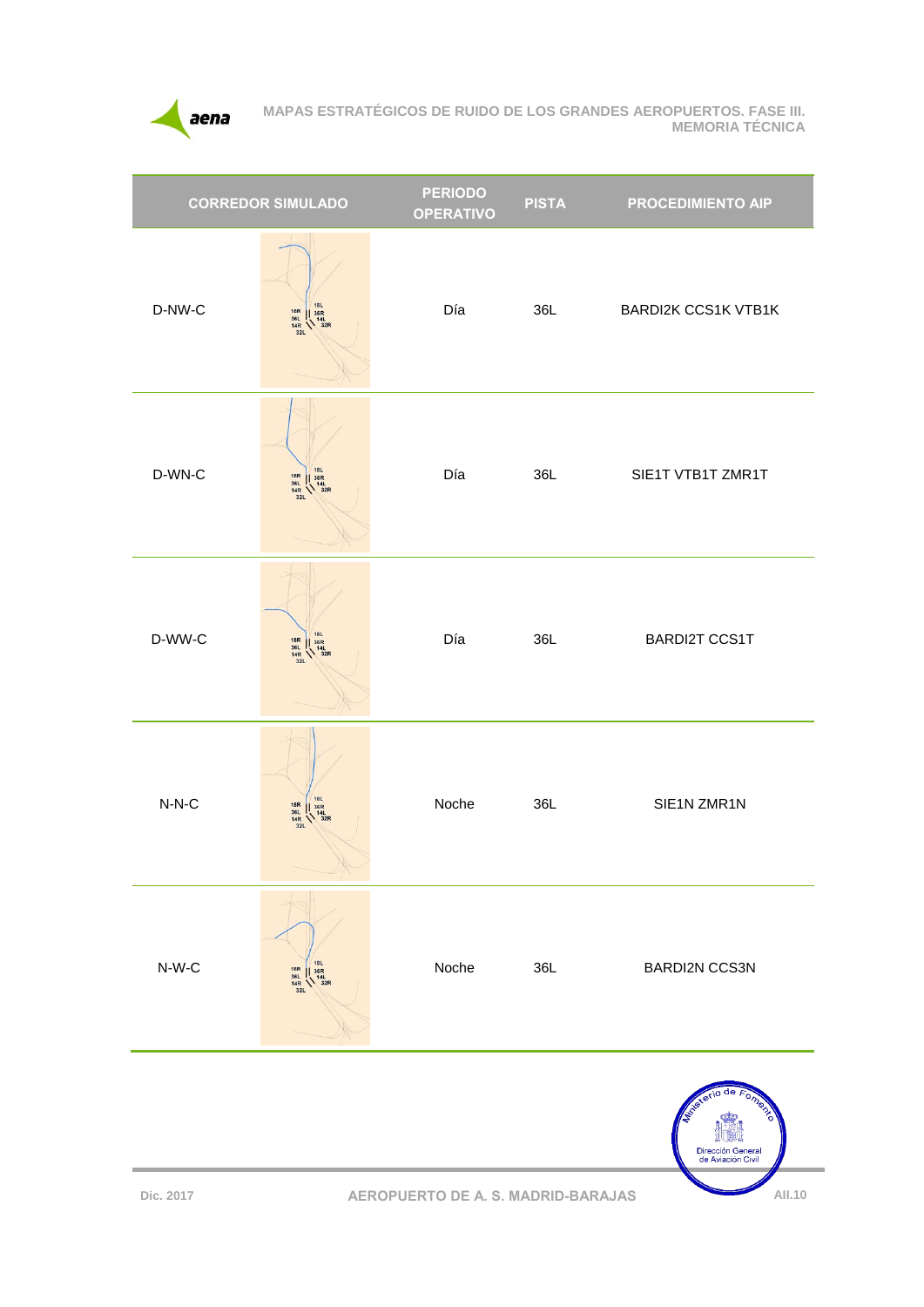

| <b>CORREDOR SIMULADO</b> |                                                                                                                    | <b>PERIODO</b><br><b>OPERATIVO</b> | <b>PISTA</b> | <b>PROCEDIMIENTO AIP</b>       |
|--------------------------|--------------------------------------------------------------------------------------------------------------------|------------------------------------|--------------|--------------------------------|
| $D-E-C$                  | <b>18L</b><br>18R<br>36L<br>14R<br>32L<br>$\begin{array}{c}\n 36R \\  \searrow 14L \\  \searrow 32R\n \end{array}$ | Día                                | 36R          | NANDO1D PINAR1D RBO1D<br>VTB1D |
| DN-ES-C                  | <b>18L</b><br>18R<br>14R<br>14R<br>14R<br>32R<br>32R                                                               | Noche                              | 36R          | PINAR5W RBO4W NANDO5W<br>VTB6W |
| $DN-N-C$                 | <b>18L</b><br>18R<br>14R<br>14R<br>14R<br>32R<br>32R                                                               | 24H                                | 36R          | SIE2W ZMR2W                    |
| $DN-W-C$                 | 18R<br>14R<br>14R<br>14R<br>32R<br>32R                                                                             | 24H                                | 36R          | <b>BARDI5W CCS4W</b>           |
| D-NW1-P                  | $\begin{array}{c}\n 18R \\  36L \\  14R \\  32L\n\end{array}$<br>18L<br>14L<br>14L<br>32R                          | Día                                | 36L          | ZMR1X                          |
|                          |                                                                                                                    |                                    |              |                                |

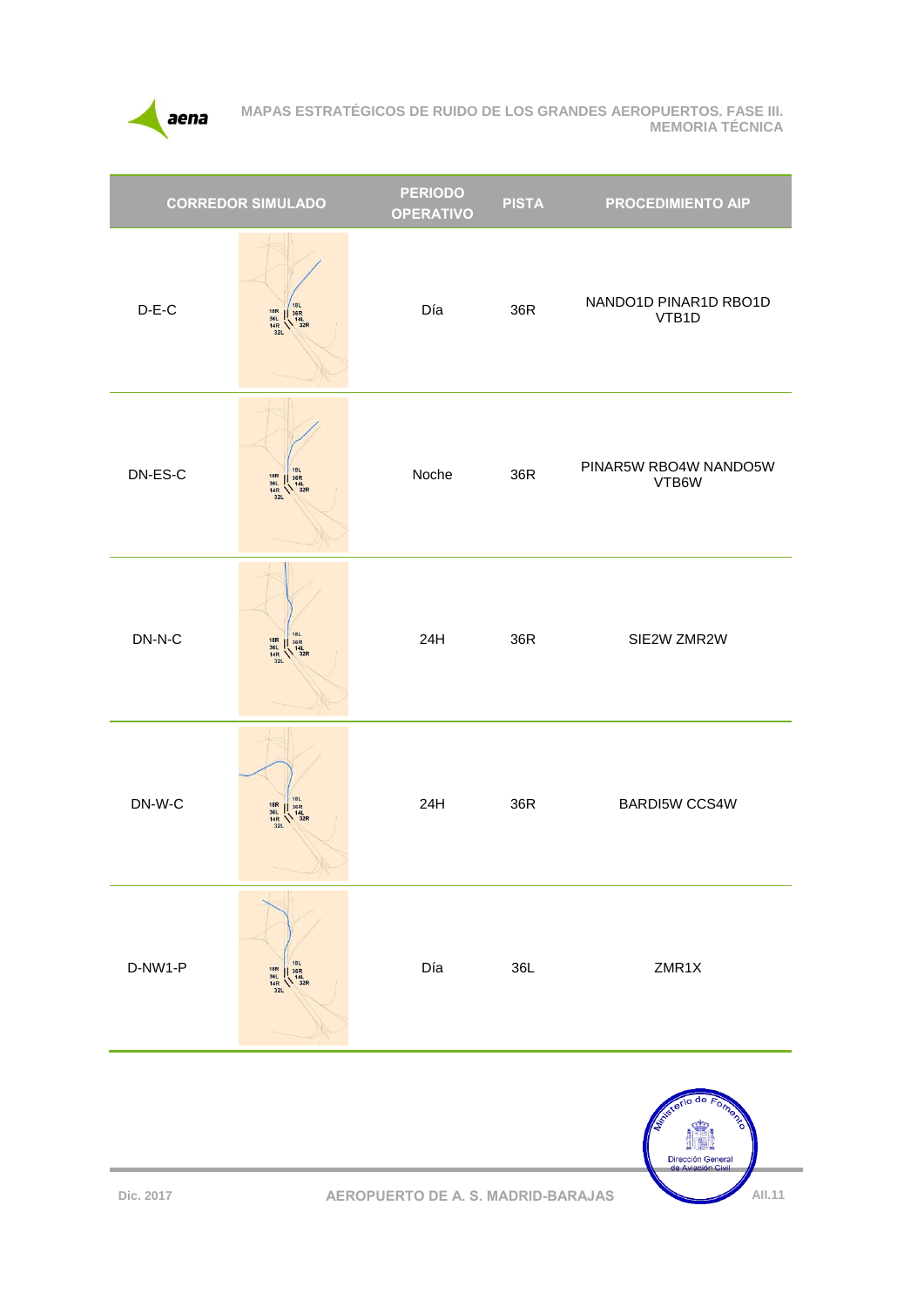

| <b>CORREDOR SIMULADO</b> |                                                      | <b>PERIODO</b><br><b>OPERATIVO</b> | <b>PISTA</b> | <b>PROCEDIMIENTO AIP</b>   |
|--------------------------|------------------------------------------------------|------------------------------------|--------------|----------------------------|
| D-NW2-P                  | 181<br>18R<br>18R<br>18L<br>14R<br>14R<br>32R<br>32R | Día                                | 36L          | <b>BARDI2X CCS1X VTB1X</b> |
| D-WN-P                   | 18L<br>18R<br>18R<br>36L<br>14R<br>14R<br>32R<br>32R | Día                                | 36L          | SIE1L ZMR1L                |
| D-WW-P                   | 18R<br>36L<br>14R<br>32L<br>18L<br>36R<br>14L<br>32R | Día                                | 36L          | <b>BARDI2L CCS1L VTB1L</b> |
| $D-E-P$                  | 18L<br>18R<br>18R<br>18L<br>14R<br>14R<br>32R<br>32R | Día                                | 36R          | NANDO1R PINAR1R RBO1R      |

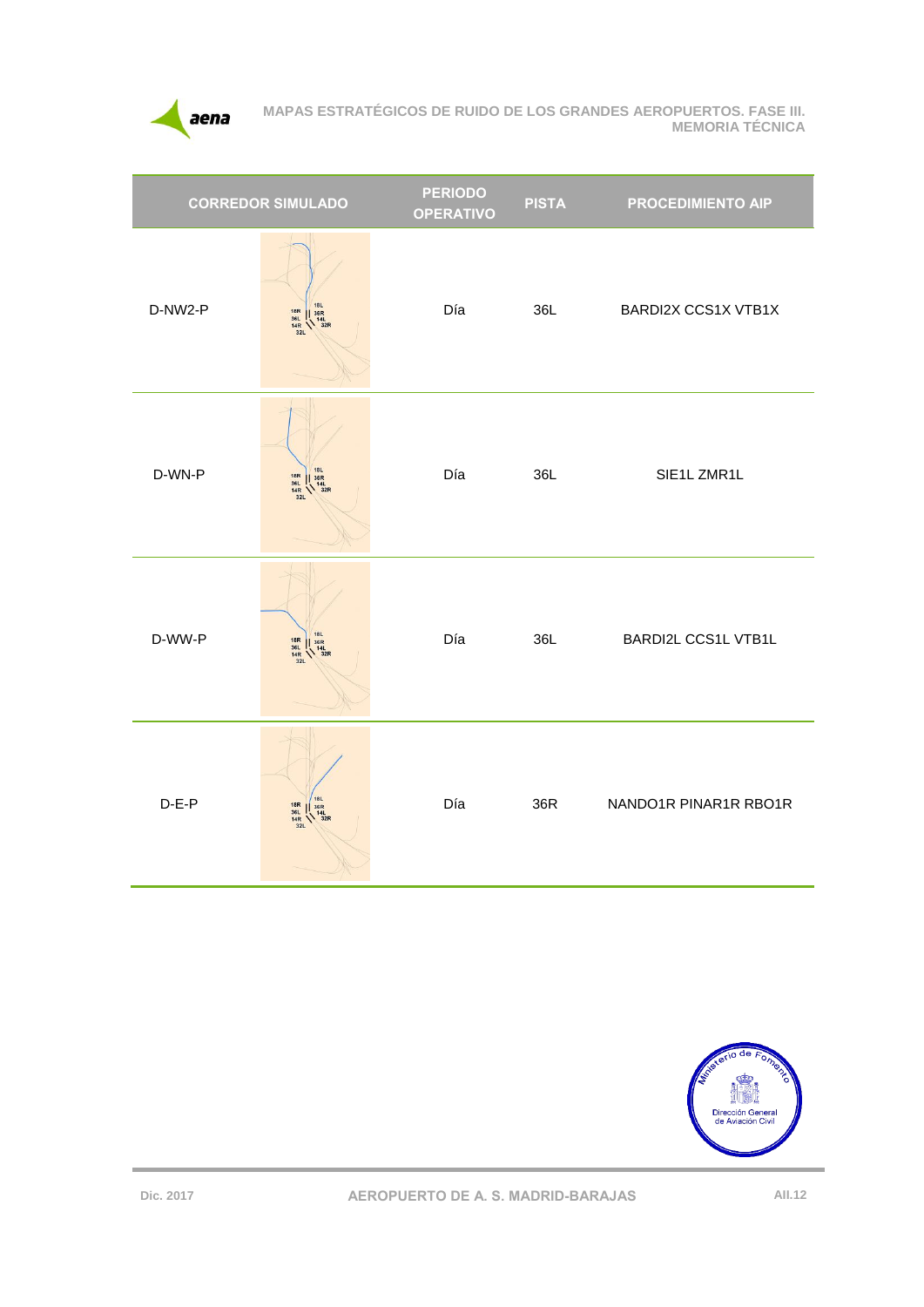

|            | <b>CORREDOR SIMULADO</b>                                                                                         | <b>PERIODO</b><br><b>OPERATIVO</b>         | <b>PISTA</b> | <b>PROCEDIMIENTO AIP</b>                                                      |
|------------|------------------------------------------------------------------------------------------------------------------|--------------------------------------------|--------------|-------------------------------------------------------------------------------|
|            |                                                                                                                  | LLEGADAS NORMALIZADA (STAR)                |              |                                                                               |
| <b>CMN</b> | 18R 18L<br>36L 36R<br>14L<br>14R 32R<br>32L                                                                      | 24H                                        | 18L          | MORAL5A ORBIS4A ORBIS1Z<br>SOTUK5A TLD5A TLD3Z ZMR3A<br>RIDAV1A ADUXO4B BAN3B |
| <b>CMN</b> | 18L<br>18R<br>36L<br>36R<br>14R<br>32R<br>32R                                                                    | 24H                                        | <b>18R</b>   | NASOS4A PRADO4E TERSA4E<br>VILLA4E                                            |
|            |                                                                                                                  | SALIDAS NORMALIZADA POR INSTRUMENTOS (SID) |              |                                                                               |
| $D-E-C$    | <b>18L</b><br>$\begin{array}{c}\n 18R \\  36L \\  14R \\  32L\n\end{array}$<br>$\frac{1}{14L}$<br>$14L$<br>$32R$ | Día                                        | 14L          | NANDO1E PINAR1E RBO1E<br>SIE1E                                                |
| DN-W-C     | 18L<br>18R    36R<br>36L 14L<br>14R 32R                                                                          | 24H                                        | 14L          | BARDI2V CCS2V SIE2V VTB1V<br>ZMR1V                                            |
| $N-E-C$    | <b>18L</b><br>18R<br>$\frac{1}{36R}$<br>36L 14L<br>14R 32R<br>32L                                                | Noche                                      | 14L          | PINAR1V RBO1V NANDO1V<br><b>Fistel</b>                                        |
| Dic. 2017  |                                                                                                                  | <b>AEROPUERTO DE A. S. MADRID-BARAJAS</b>  |              | ment<br>All.13<br>Dirección General<br>de Aviación Civil                      |

#### **Tabla AII. 4. Características operativas de los corredores. Configuración Sur**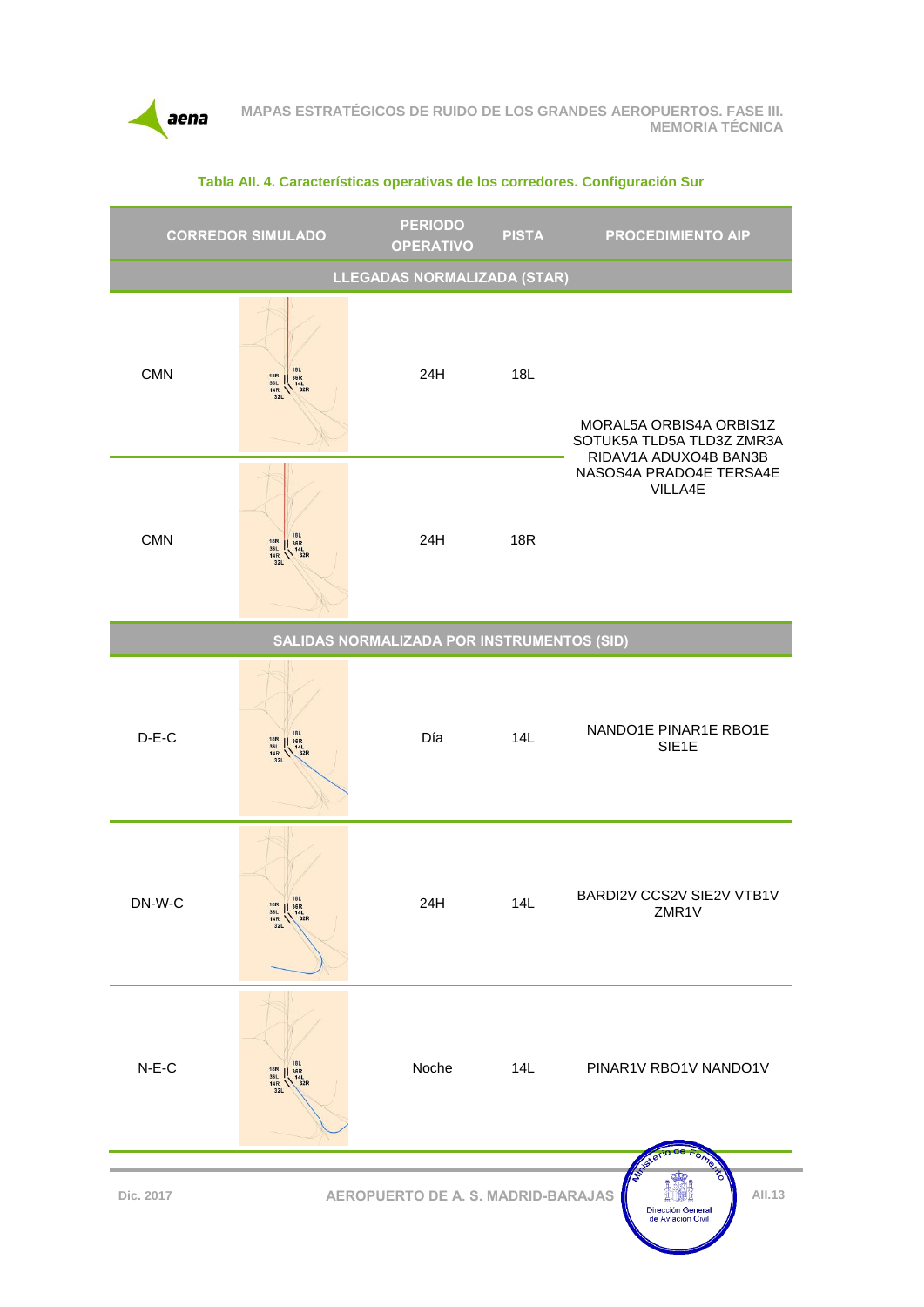

| <b>CORREDOR SIMULADO</b> |                                                                                                                      | <b>PERIODO</b><br><b>OPERATIVO</b> | <b>PISTA</b> | <b>PROCEDIMIENTO AIP</b>                   |  |
|--------------------------|----------------------------------------------------------------------------------------------------------------------|------------------------------------|--------------|--------------------------------------------|--|
| DN-SE                    | <b>18L</b><br>18R<br>36L<br>14R<br>32L<br>14L<br>14L<br>32R                                                          | 24H                                | 14R          | NANDO1B PINAR2B RBO1B                      |  |
| $D-W-C$                  | <b>18L</b><br>$\begin{array}{c}\n 18R \\  36L \\  14R \\  32L\n\end{array}$<br>14L<br>14L<br>32R                     | Día                                | <b>14R</b>   | BARDI2Q CCS1Q ZMR1Q<br>VTB1Q SIE1Q         |  |
| $N-W$                    | 18L<br>18R<br>$\begin{array}{c}\n 1.36R \\  1.4L \\  32R\n \end{array}$<br>36L<br>14R<br>32L                         | Noche                              | <b>14R</b>   | BARDI2B CCS2B SIE2B VTB1B<br>ZMR1B         |  |
| $D-E-P$                  | <b>18L</b><br>18R<br>18R<br>14R<br>14R<br>12R<br>12R                                                                 | Día                                | 14L          | PINAR1U RBO1U SIE1U                        |  |
| $D-S-P$                  | <b>18L</b><br>18R<br>36L<br>14R<br>32L<br>$\begin{array}{c}\n 1.36R \\  \hline\n 14L \\  \hline\n 32R\n \end{array}$ | Día                                | 14L          | NANDO1U                                    |  |
|                          |                                                                                                                      |                                    |              | de<br>Dirección Genera<br>de Aviación Civi |  |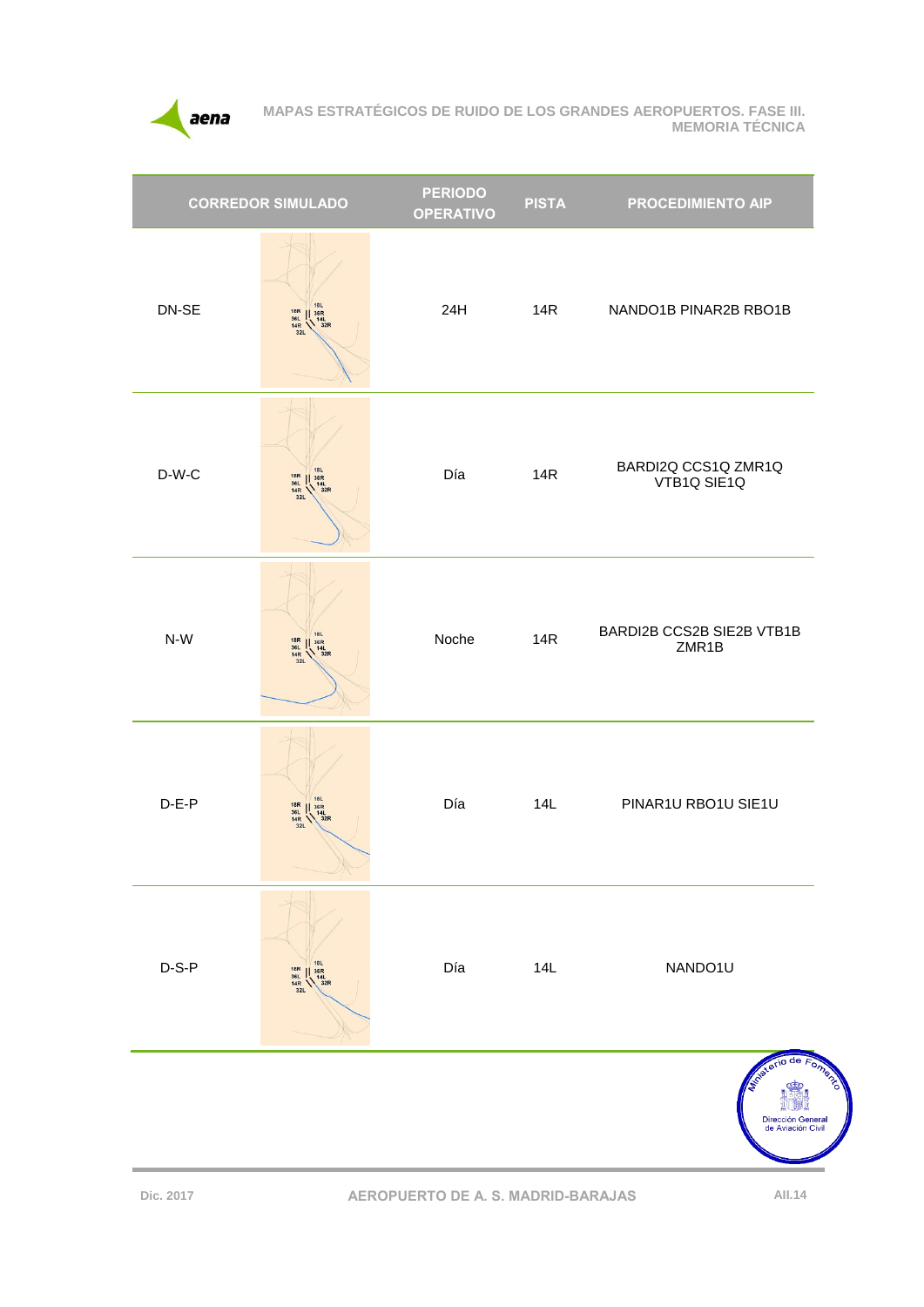

| <b>CORREDOR SIMULADO</b> |                                                                    | <b>PERIODO</b><br><b>OPERATIVO</b> | <b>PISTA</b>    | <b>PROCEDIMIENTO AIP</b>                               |
|--------------------------|--------------------------------------------------------------------|------------------------------------|-----------------|--------------------------------------------------------|
| D-SSW-P                  | <b>18L</b><br><b>18R</b><br>36L<br>14R<br>32L<br>$\frac{14L}{32R}$ | Día                                | 14 <sub>R</sub> | <b>BARDI2S CCS1S SIE1S VTB1S</b><br>ZMR <sub>1</sub> S |
|                          |                                                                    |                                    |                 |                                                        |

Fuente: Elaboración propia

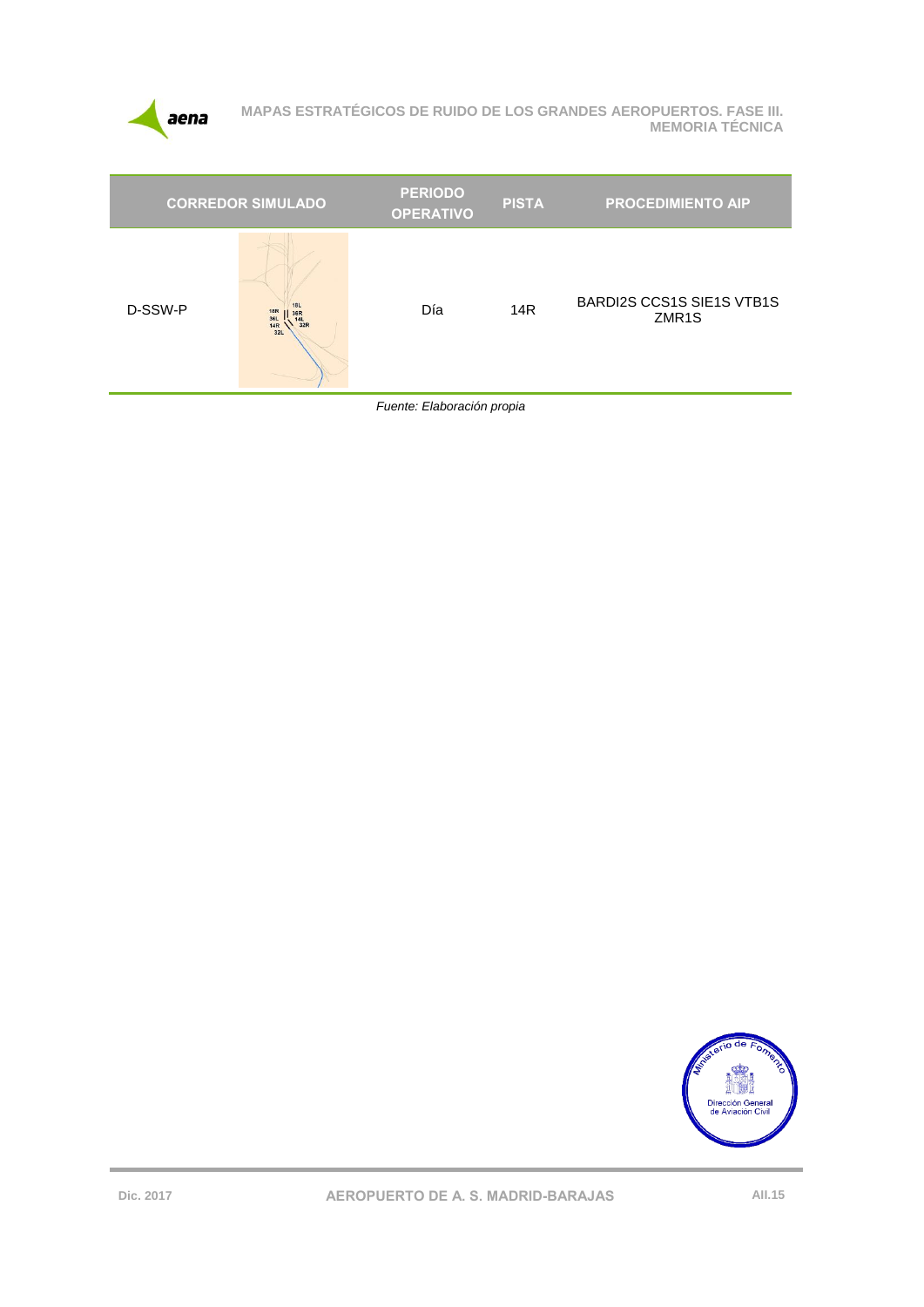

| <b>PISTA</b> | <b>CORREDOR</b> | $\%D$ | %T    | %N    | $\sqrt{2}$ TOTAL POR<br><b>CONFIGURACIÓN</b> |
|--------------|-----------------|-------|-------|-------|----------------------------------------------|
| <b>18L</b>   | <b>CMN</b>      | 64,03 | 26,23 | 9,74  | 64,77                                        |
| <b>18R</b>   | <b>CMN</b>      | 68.24 | 31,48 | 0,28  | 35,23                                        |
| 32L          | <b>CMN</b>      | 70,58 | 25,34 | 4,08  | 56,00                                        |
| 32R          | <b>CMN</b>      | 57,93 | 22,69 | 19,38 | 44,00                                        |

**Tabla AII. 5. Porcentaje de empleo de corredores. Llegadas.**

*Fuente: Elaboración propia*

#### **Tabla AII. 6. Porcentaje de empleo de corredores. Salidas.**

| <b>PISTA</b> | <b>CORREDOR</b> | %D     | %T    | %N     | <b>%TOTAL POR</b><br><b>CONFIGURACIÓN</b> |
|--------------|-----------------|--------|-------|--------|-------------------------------------------|
| 14L          | $D-E-C$         | 77,20  | 22,80 | 0,00   | 0,83                                      |
|              | $D-E-P$         | 74,58  | 25,39 | 0,03   | 38,10                                     |
|              | DN-W-C          | 31,30  | 2,92  | 65,78  | 2,56                                      |
|              | $D-S-P$         | 75,07  | 24,03 | 0,90   | 13,05                                     |
|              | $N-E-C$         | 0,72   | 0,10  | 99,18  | 2,07                                      |
| <b>14R</b>   | DN-SE           | 22,44  | 23,17 | 54,39  | 0,88                                      |
|              | D-SSW-P         | 79,90  | 20,06 | 0,04   | 41,63                                     |
|              | $D-W-C$         | 89,25  | 10,75 | 0,00   | 0,46                                      |
|              | N-W             | 0,50   | 0,00  | 99,50  | 0,42                                      |
|              | DN-E-C          | 6,15   | 2,46  | 91,40  | 5,62                                      |
|              | D-NN-C          | 98,33  | 1,67  | 0,00   | 0,21                                      |
|              | D-NW1-P         | 99,84  | 0,16  | 0,00   | 0,45                                      |
|              | D-NW2-P         | 87,05  | 12,95 | 0,00   | 2,73                                      |
|              | D-NW-C          | 100,00 | 0,00  | 0,00   | 0,04                                      |
| 36L          | D-WN-C          | 84,50  | 15,31 | 0,18   | 0,38                                      |
|              | D-WN-P          | 78,28  | 21,68 | 0,04   | 18,02                                     |
|              | D-WW-C          | 97,21  | 2,79  | 0,00   | 0,38                                      |
|              | D-WW-P          | 80,67  | 19,31 | 0,03   | 19,10                                     |
|              | $N-N-C$         | 0,00   | 0,00  | 100,00 | 0,42                                      |

 $\frac{1}{10}$  de  $F_0$